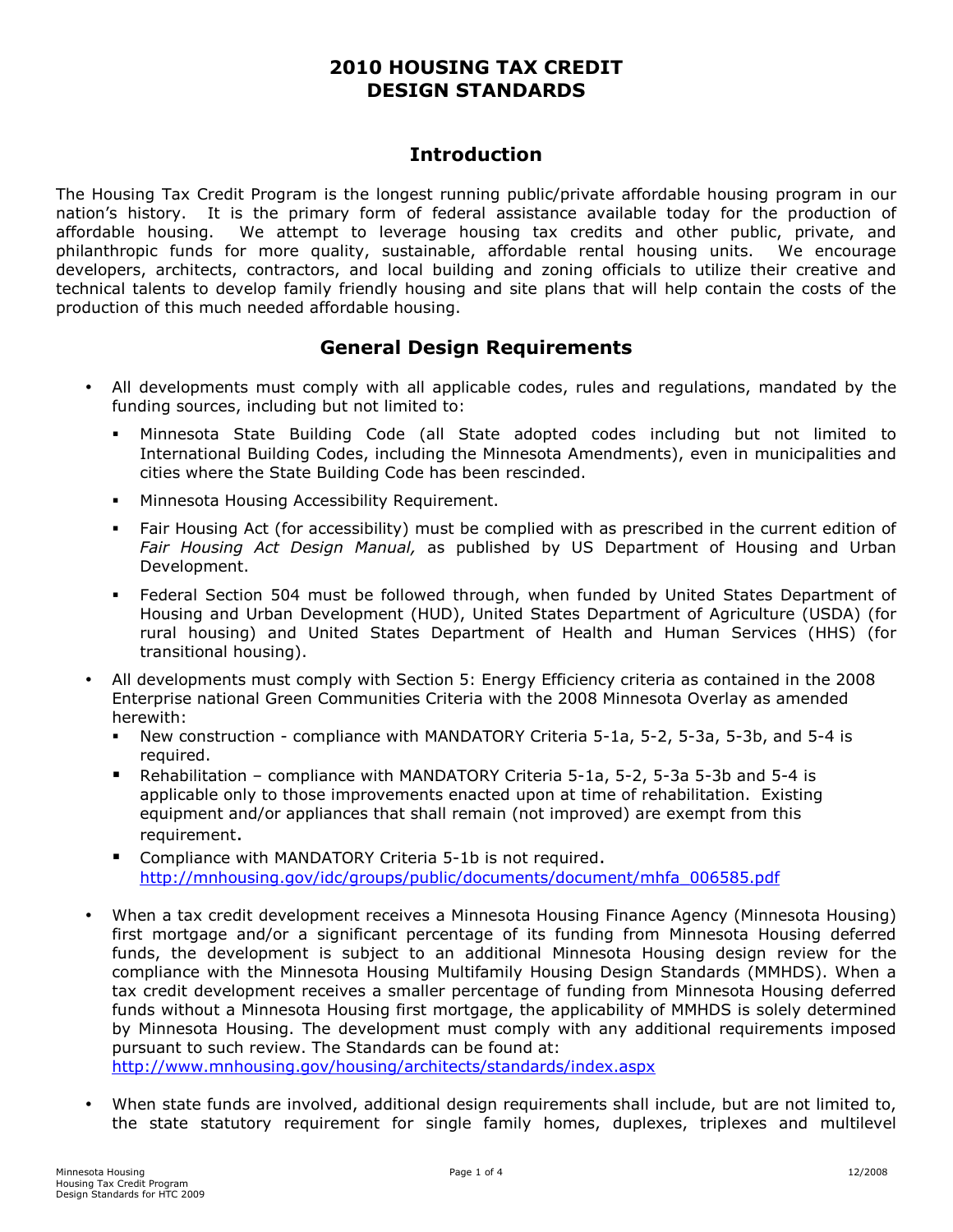townhomes to comply with the Minnesota Visitability Requirements. The Visitability Standards are found at:

[http://www.mnhousing.gov/housing/architects/standards/index.asp](http://www.mnhousing.gov/housing/architects/standards/index.aspx)x

- Additional design requirements will also be imposed if a developer claims and is awarded Large Family Points on the HTC Self-Scoring Worksheet. To satisfy the Large Family Points on the HTC Self-Scoring Worksheet, all of the units included in the application/development must meet the following minimum dimensions:
	- For the living room -- 11 feet 6 inches.
	- For the bedrooms 9 feet 6 inches, and 100 sq. ft. in area.
		- o Variance Requests for Rehabilitation Developments (no variances will be allowed for new construction)
			- The rehabilitation of an existing building/development may satisfy the requirement if the lineal dimensions are within 15% of the dimensions identified above.
			- **15% reduction is clarified as follows:** 
				- For the living room  $-9$  feet 9 inches.
				- For the bedrooms 8 feet 1 inch, with 85 sq. ft. in area.
			- Variance request must be submitted to and approval obtained from Minnesota Housing prior to application submission. Applicants not obtaining approval for variance prior to application submission may be subject to the assessment of penalty points to the owner/developer of up to -25 points (see Chapter 3.G)
- Additional design requirements will also be imposed if a developer claims and is awarded points on the HTC Self-Scoring Worksheet, which require the development to include specific design elements (e.g. High Speed Internet.)

# Minnesota Housing Accessibility Requirements

The provisions for accessibility in the State Building Code (which adopts the International Building Code by reference) have been recently revised, and accordingly the Agency's accessibility requirements hve also been revised. Tax Credit developments shall comply with the Accessibility Standards adopted by Minnesota Housing. The Accessibility Standards are found at: [http://www.mnhousing.gov/idc/groups/public/documents/document/mhfa\\_006009.pd](http://www.mnhousing.gov/idc/groups/public/documents/document/mhfa_006009.pdf)f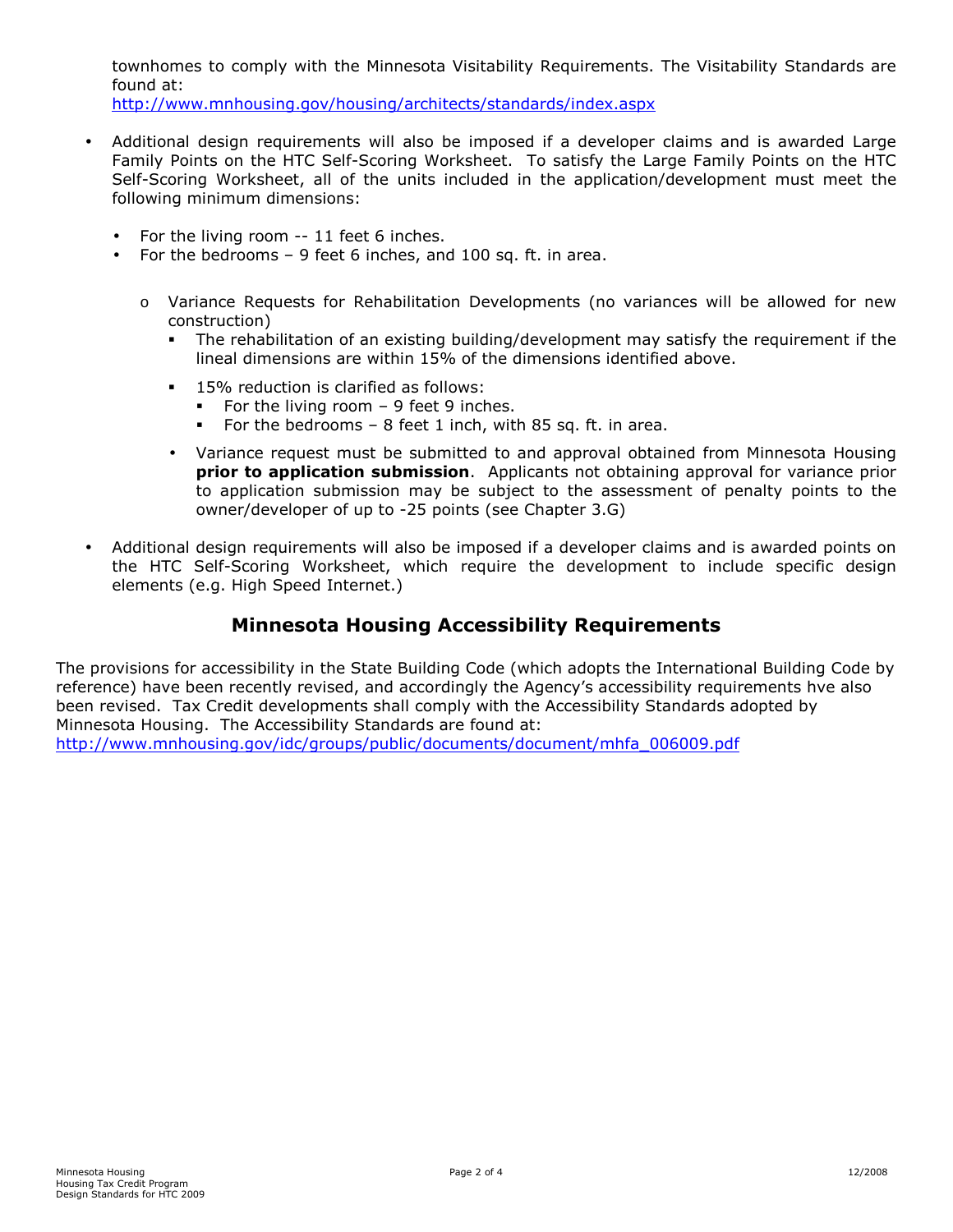### Recommendations for Material Selection

For the long-term viability of housing provided through the use of tax credits, we would like to emphasize the following important points.

- 1. Be conscious of the lasting impact of the materials selected within your proposal. The materials selected should ideally serve the longest reasonably expected term. This is to minimize the unnecessary upkeep and replacements, which frequently reduce development equity.
- 2. Minimize the impact the development might have on the surroundings. Particularly the negative ones. Minimize the pavement areas, building footprints, and increase green open spaces.
- 3. For developments using only HTC from the Agency financing, Minnesota Green Communities Requirements and Minnesota Overlay To Green Communities, is not a requirement. However, we strongly encourage that the developers and their architects to review and incorporate as many sustainable features as are economically feasible and cost-effective. For developments utilizing other agency funds in addition to HTC, refer to Minnesota Green Communities mandatory requirement and Minnesota Overlay To Green Communities. (Provide link to the requirement.)
- 4. Strive to reduce the waste of construction materials.

With these points in mind we have made a list of what we consider 'good materials choice' and recommend them highly for your consideration. Any material not listed in this list, when deemed to have merit, may be allowed. Please contact the tax credit staff at Minnesota Housing for their opinion and experience.

All manufactured building materials must be installed in accordance with the manufacturer's recommendations.

#### Exterior Envelope

- Roofing
	- o Shingle Roofing
		- ♦ 235 lb. seal tab type over 15 lb. felt, with a minimum of 25-year product warranty.
		- Ice dam shield must be provided with one layer of 40 lb. roll roofing, or 40-mil self adhering modified bitumen membrane, extending from eave to 4'0" past face of exterior wall.
		- Galvanized iron valley and flashing, 24-gauge minimum.
	- o Built up roofing, 4-ply
	- o Membrane roofing, 60-mil EPDM
	- o Rubber membrane roofing, allowed only with a 20-year warranty.
- Prefinished galvanized iron parapet cap flashing
- Prefinished soffits with ventilation
- Exterior Siding
	- o Vinyl siding with 42-mil minimum thickness
	- o Steel siding
	- o Masonry face brick, brick panels, architectural CMU
	- o Fiber cement board siding
	- o Stucco on metal lath
	- o Architectural precast concrete panels
- Air infiltration barrier
	- o On all areas of the exterior wall, provide an air infiltration barrier including the attached garage walls.